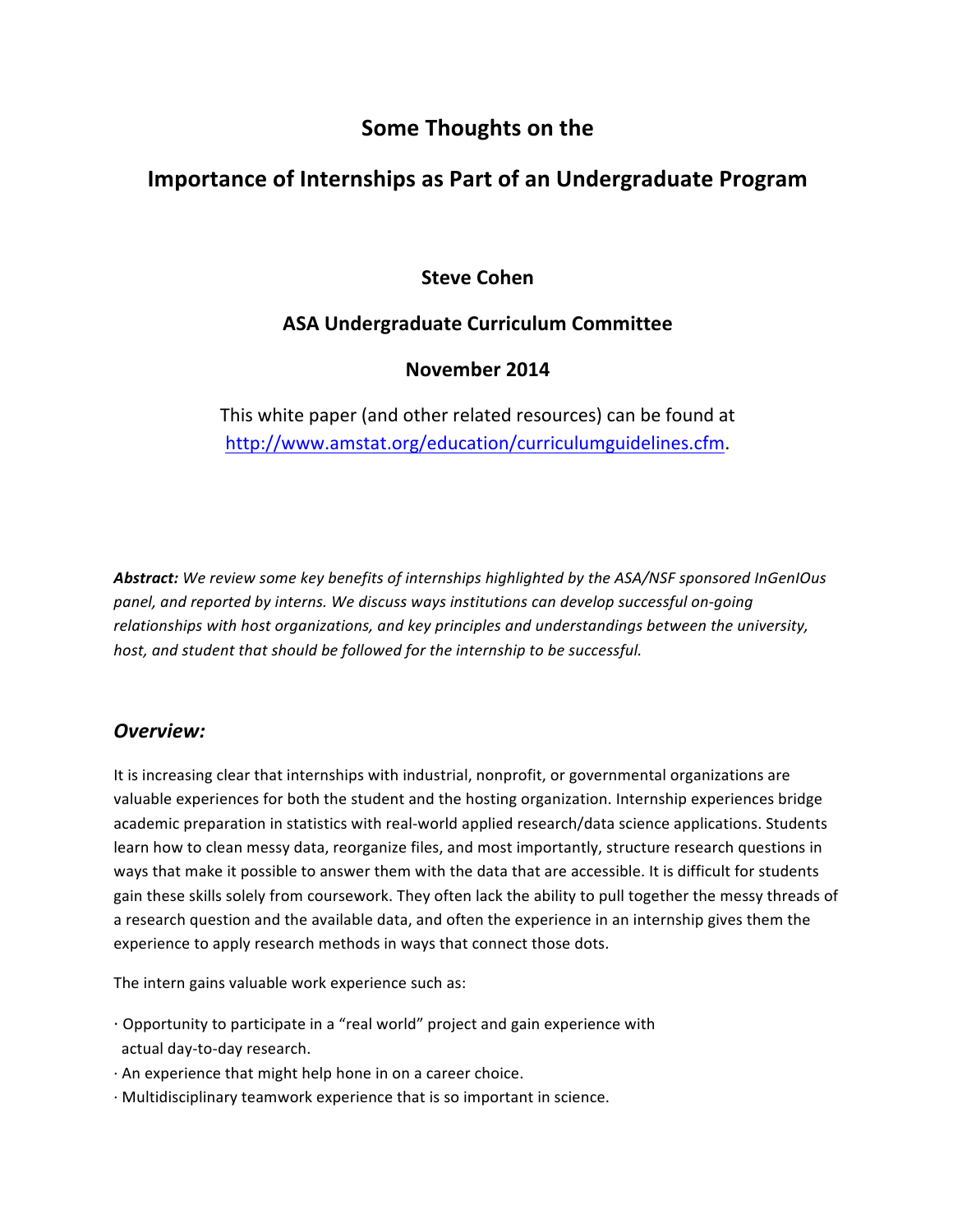- $\cdot$  Led to a job offer at the company/laboratory after graduation.
- $\cdot$  A bridge to industry.
- $\cdot$  A real confidence builder to be able to tackle something with which there was no previous experience.
- $\cdot$  Networking with many professionals who can give great advice.
- $\cdot$  Experience with professional written communication, such as application, resume, abstract, poster, paper, and proposal.
- $\cdot$  Experience with professional communication with others.
- · Working at an industry site.
- · Enhanced resumé.
- · Project expanded into Ph.D. research.
- $\cdot$  Travel to another part of the country/world.
- $\cdot$  Social activities involving students with similar interests from around the country or world.
- · Learning to work in an environment with deadlines.
- $\cdot$  Opportunity to use coursework in applied setting.

Additional benefits from an internship can be found in the InGenIous theme report attached to this paper. The National Science Foundation and the ASA amongst others supported a project entitled: Strategies for Advancing the Mathematics and Statistics Workforce. A three-day workshop was held in July 2013 at ASA in Alexandria VA entitled: the Next Generation through Innovations and Other Strategies (INGenIOus). One theme explored in workshop was fostering internships for students at all levels. The report on this theme that is attached points out that internships give graduates experience that can make a student stand out against other job applicants in the labor market. Graduate schools sometimes require research experience which graduate can gain through an internship. They also note that graduates who have had internships are more confident in their abilities, knowledgeable about expectations and experienced in the profession. Internships can be a vital part of the undergraduate learning experience.

Not to be ignored, the host organization gets a project completed and is able to evaluate in depth a potential future employee.

#### Some comments from interns on their experiences:

• "An internship with JPSM is a chance to work with and/or learn from some of the most knowledgeable individuals in the field of survey methodology. Take advantage of this opportunity, even if you are only slightly interested in a career in the field. Not only can it open your eyes to a world of exciting and productive work, but it can also show you how to get there."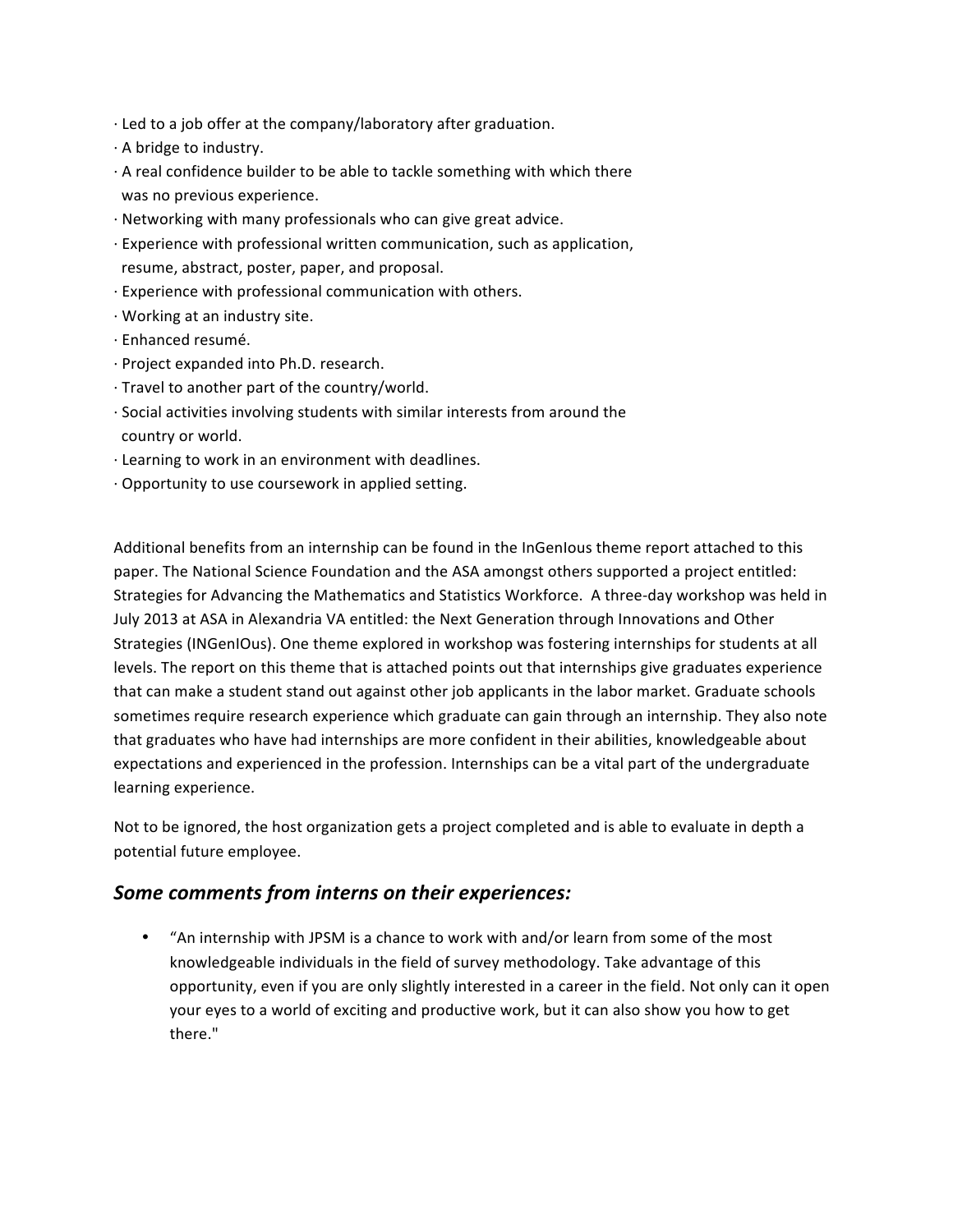- "So far my internship has been going really well! I'm getting the opportunity to apply many of the concepts I have learned in my classes to real life scenarios. I've been able to build a great set of skills and make solid connections with coworkers and other companies in my field of interest"
- I've had a very good experience with the internship I've had. As a freshman I started working on a project with my college's Institutional Research department, partially supervised by the staff in the department. The project I worked on was a test for assessing students' quantitative skills, so it has a section with math and stats questions and a section regarding how the students feel about their own skills. The project culminated last spring in a presentation analyzing the difference between the first-years' and seniors' scores. I now continue to work for the IR office, but in a more general capacity. I think one of the most valuable things about this has been the experience with handling real data. We've administrated the assessment on multiple platforms (Moodle and Qualtrics), each with their own difficulties, and the bulk of the work I've done has been cleaning and arranging the data for analysis. Needless to say, the stats classes I had taken previously had never used real "messy" data, so I feel I have a much better grasp of what it means to do statistical work in the real world.

Internships can be successfully completed with students from high school through PhD programs. Internships programs vary from 10-12 week summer programs to part time efforts during the academic year. They can be volunteer efforts or paid. Quite often an initial volunteer experience can result in a paid follow-up experience. If a university has a flexible curriculum, internships can be facilitated in nonsummer months or for longer periods of time. Industry, nonprofits or governments might find these types of situations appealing as it takes a while for an intern to learn about the project, people and organization to be very effective.

### *Hosting Organizational Responsibilities for Internships:*

Many internships require a student to possess reasonable computer skills using software packages. SAS is quite standard but not universal. MatLab, R might be also good skills to have. Social science organizations quite often use SPSS over SAS. Key principles that an organization should follow in a student's internship experience are:

- · Have staffing in place before committing to an internship program.
- $\cdot$  Provide support for local housing when a student is not within commuting distance to the host organization.
- $\cdot$  A dedicated mentor should be assigned to each intern and be available to the intern.
- $\cdot$  The mentor should reassure the student before hand.
- · Have a backup mentor in mind in case the assigned mentor does not work out.
- $\cdot$  Have a well-defined project in advance of the intern's arrival.
- $\cdot$  Need to give clear guidance; need regular communication with intern.
- $\cdot$  Informal interactive experiences, such as brown-bag lunches, could provide opportunities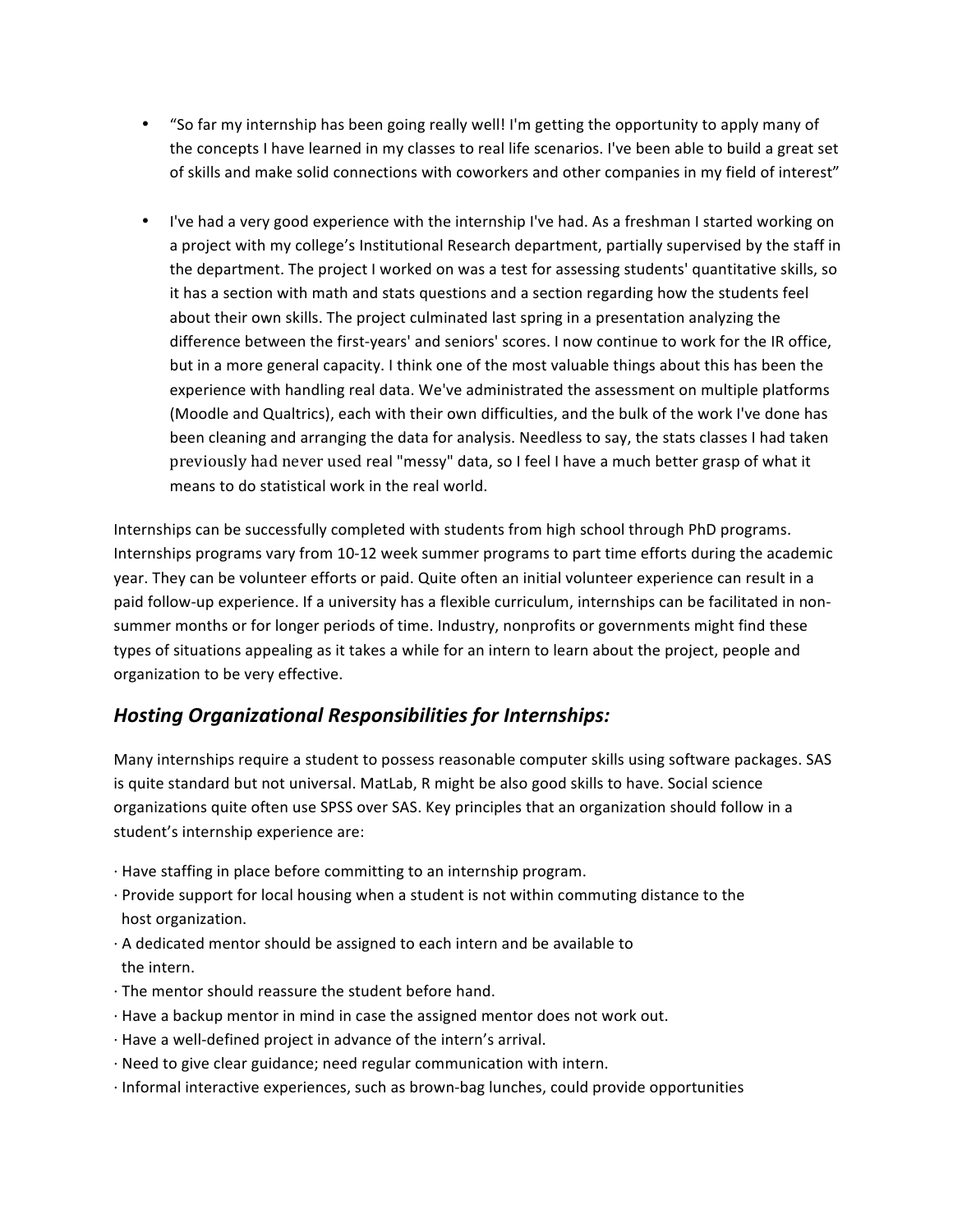for students to exchange ideas and experiences.

- $\cdot$  Avoid reassigning students from their projects to help meet an organization deadline.
- $\cdot$  Equipment for the student should be arranged before starting the internship.
- $\cdot$  Give student's upfront knowledge of what the internship involved.
- $\cdot$  Need discussion of how student's knowledge and education would be utilized.
- $\cdot$  Student was not trusted to do anything more than menial work.
- · Regular communication of academic department with interns and company mentors of interns.
- $\cdot$  Should emphasize the need for honest feedback from intern regarding whether the internship is going well and get that feedback periodically so that remedial action can be taken promptly if needed.

Additional principles that should be followed for an internship can be found in the InGenIous theme report attached to this paper.

#### *Typical Internships:*

#### **Research Assistant Job Description**

Office of Institutional Research

This position will work with the executive and assistant directors of Institutional Research on surveys, data analysis, and office management projects. The research assistant will collect institutional data from sources across campus, prepare charts, graphs, and tables, and perform data entry, numerical proofing, word processing tasks as well as miscellaneous office work.

Working hours will be set, but the schedule may occur at any time Monday - Friday 8:30-4:30

#### **Junior Fellows Program at the University of Maryland**

The JPSM junior fellow program is a cooperative venture of the Interagency Council on Statistical Policy and the Joint Program in Survey Methodology. The graduate faculty of the Joint Program in Survey Methodology devotes their teaching careers to teaching the multidisciplinary tools that are needed for large-scale Federal surveys and censuses.

This is a unique internship experience that gives a student a paid research assistantship with an assignment in a Federal statistical agency, plus educational benefits that can expand your horizons of what you can do in your career.

See attachment 2 for more details.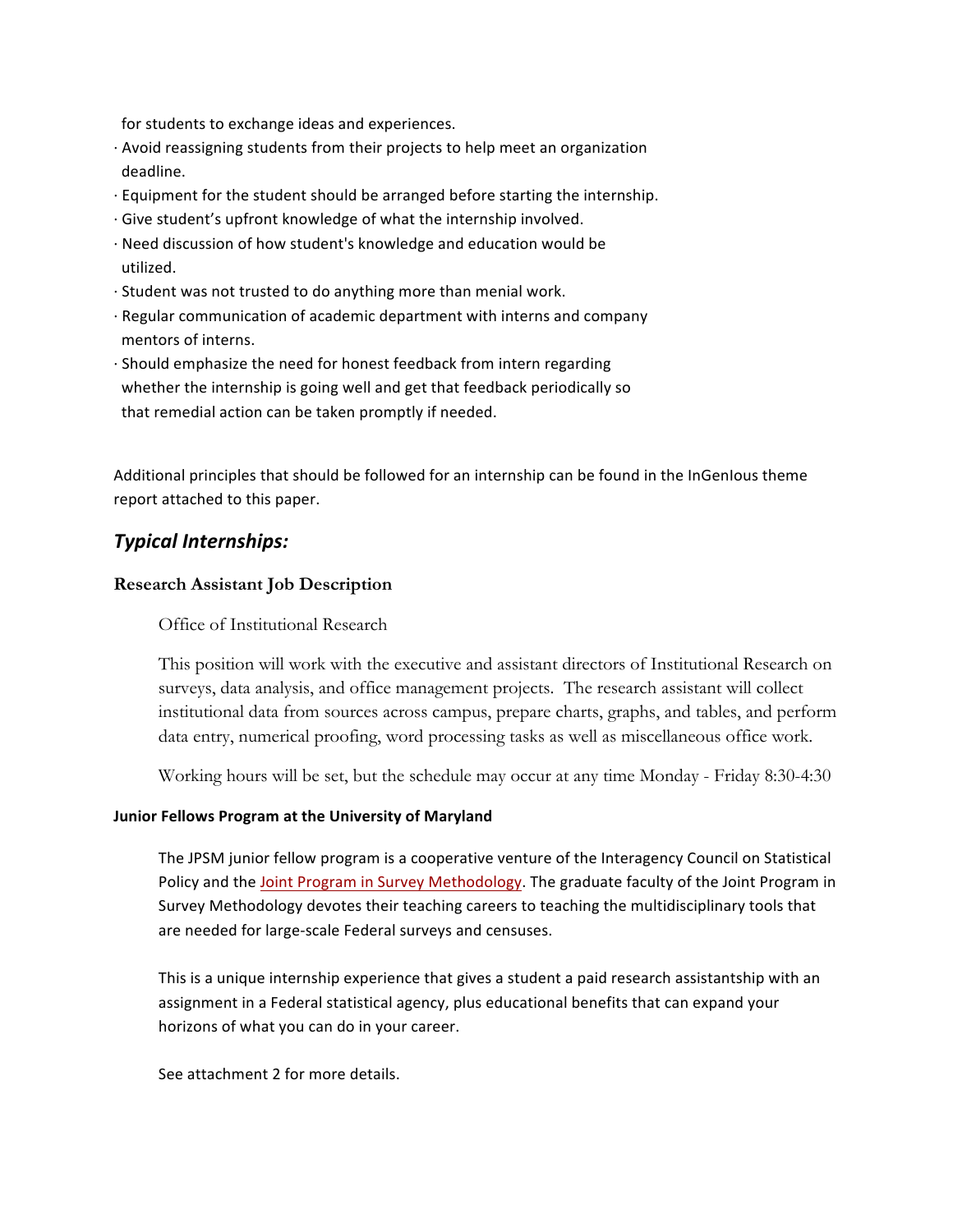# *Typical project assignments for Interns:*

- 1. Analyze a survey data file analyzing trends in post doc appointments. The analysis was dependent on 2 supplemental questionnaires about a decade apart. The result was an information sheets available to the public.
- 2. Analyze response pattern data for survey respondents that were collected in an institution survey to better understand how data was gathered together for responding.
- 3. Survey analysis, including table and graph design and writing executive summaries
- 4. Analysis of institutional data, merging and restructuring transactional database files in order to analyze cohort outcomes, course-taking patterns, and post-graduate outcomes
- 5. Qualitative research, including in-depth interviewing, focus group moderating, coding, and thematic qualitative analysis

# *Steps to Set up Internships:*

It must be recognized by both the host and student's organizations that internships have a cost to run. Significant effort will be needed from the mentor and host organization in terms of space, equipment, expert's time, potential training and travel costs, etc. The university will have to devote resources to set up and maintenance relationships with host organizations. Having a coordinator for internships would be very beneficial. The university must also constantly determine changes that need to be made to enhance the student's experience.

The first critical step for a University to pursue internships is to contact potential industry, nonprofit, or government sources. It is also possible that units within the university are possibilities for internships. Contacts can be made at professional meetings, e.g. conferences, or through local professional societies such as ASA chapters/sections. Use of social network sites such as LinkedIn has possibilities. Students can attend job fairs or look through professional newsletters as another source for finding internships. ASA maintains a list of internship openings with a small number open to undergraduates. A student might consider applying to an internship even if the announcement calls for some graduate school education or to non-statistical organizations that seems interesting to his/her goals such as an environmental organization.

Students/advisors can use university resources such as placement services as another way to identify potential organizations for internships. Discussions with faculty who research interests matches the student for possible leads the faculty member might have.

Once a relationship is established, a university should try and maintain a stream of students all the time to maintain the relationship with the industrial/nonprofit/governmental organization. Initial successful relationships are important to maintain an on-going relationship.

It is important for the university to know exactly what skills the host organization requires from the student. Certainly, the need to pick up some on the job training (OJT) is fine and necessary but massive OJT will probably not work. For example, if you need somebody with extensive SAS skills, an intern with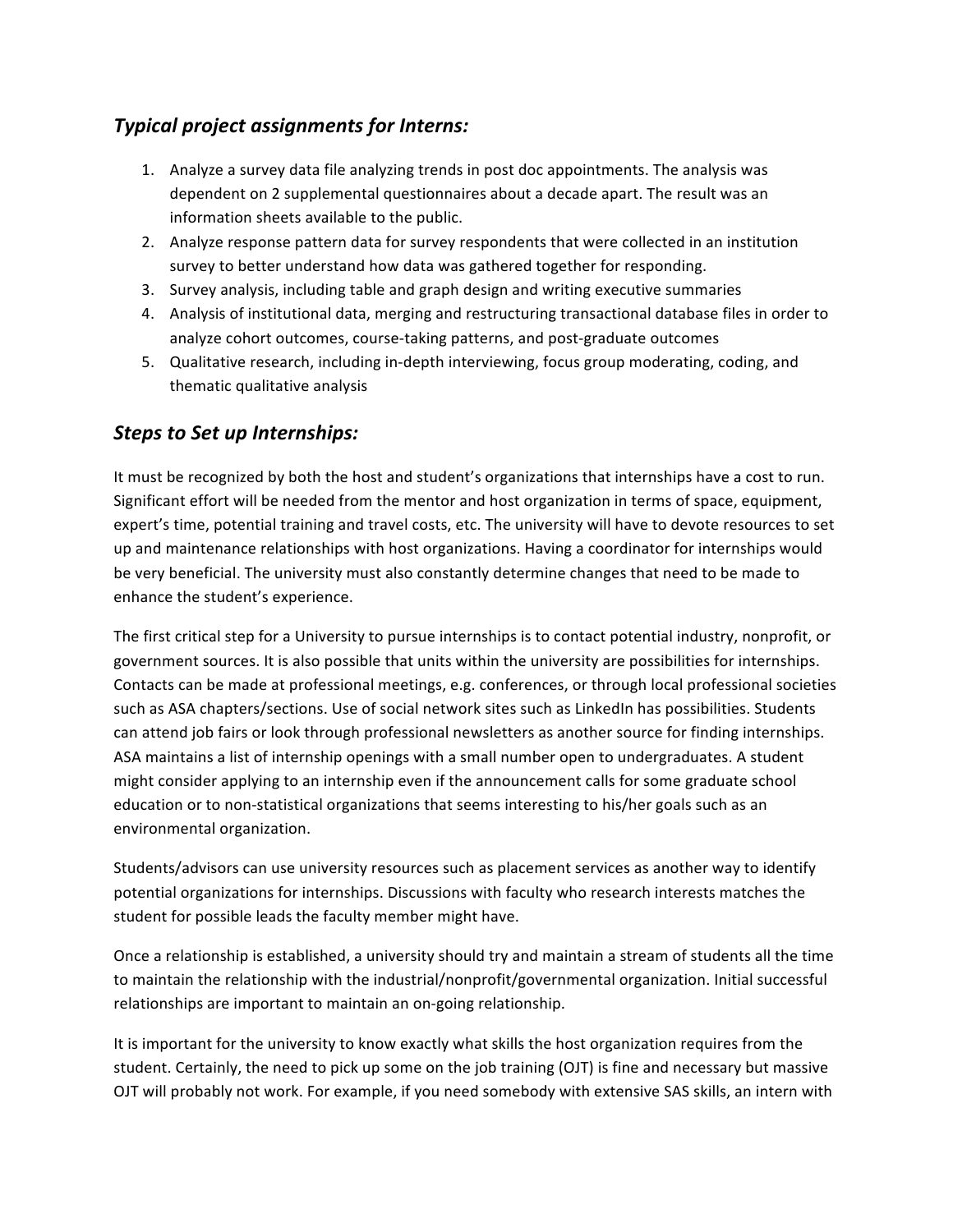limited skills probably will not work. The intern will get frustrated and the host organization discouraged.

In summary, as noted above, once an internship is set up it should be recognized that by both the host organization and the university:

- Assignments should be doable in the time frame that intern will be with the host organization and match the intern's abilities.
- It is important that the host organization and university are sure the intern's skills match what is needed in the project the intern is to be assigned. Another option is to see that the host organization has assignments that match the intern's skills.
- It is important that the host organization is committed to have a mentor for each intern. Depending on the assignment and the intern's background, significant time might have to be carved out for mentoring.
- The critical thing to remember, if an intern is an undergraduate do not expect to get skills you would see in a PhD. Expectations should match the intern's CV. The more relevant experience the intern has, the higher the host organization's expectations could be for independence.

Attachment: http://www.ingeniousmathstat.org/pdfs/NSF-DMS-Internship-Report.pdf

Attachment: http://jpsm.umd.edu/undergraduate/junior-fellow-program-overview

Acknowledgements: I would like to thank Roseanna Hopper, Maura Spiegelman and Cate Rowen for input included in this paper through personal communications.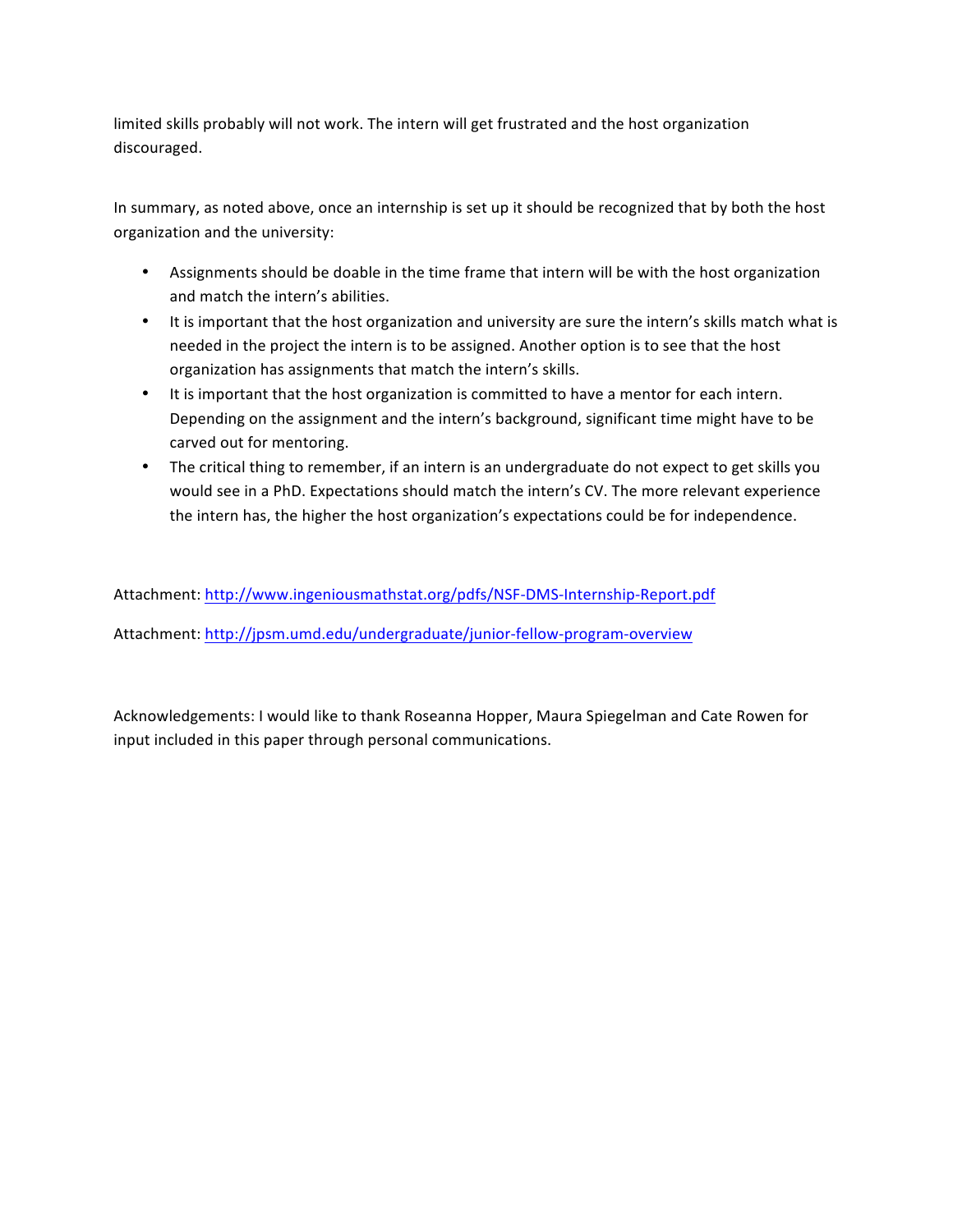# **InGenious Theme Report Fostering Internships for Students at All Levels**

**by**

#### *Angela Shiflet and Bob Starbuck*

Promotion of internships should be a major component of workforce development for the next generation of mathematics and statistics graduates. Reasons for this recommendation include:

- $\cdot$  Graduate schools often require that those who they accept have research experience.
- $\cdot$  Most fellowships opportunities are only available to those with research in their backgrounds.
- $\cdot$  Employers are more likely to hire graduates that have had internships in their or other organizations.
- $\cdot$  Graduates who have had internships are usually more confident in their abilities, knowledgeable about expectations, and experienced in the profession.

Participants in the online panel came from a variety of backgrounds and brought a variety of experiences to the discussion:

- · Tom Gerig, Professor of Statistics at NC State University, was co-founder of the Graduate Industrial Trainee program, which involves NC State and numerous industry partners.
- · MathhiasGobbert, Professor of Mathematics at the University of Maryland, is co-Principal Investigator for an "Interdisciplinary Program in High Performance Computing," an NSF Research Experiences for Undergraduates.
- · Amanda Marvelle, Biology Instructor and Director of Digital Media Learning at the Research Triangle High School (TRHS), helped found this STEM charter school, which enables Research Triangle Park industry internships and projects for its students. Before obtaining her Ph.D. in Genetics and Molecular Biology, she had a variety of internships.
- · Debbie McCoy is recently retired from Oak Ridge National Laboratory, where she was Director of the Research Alliance in Math and Science (RAMS) Program for underrepresented students (African American, Hispanic American, Native American, and female American).
- · Frank Seelos, Planetary scientist at Johns Hopkins Applied Physics Laboratory, had internships as an undergraduate and helps students with their internships.
- · Wei Shen,Senior Director, Global Statistical Sciences at Eli Lilly and Company, is in charge of internships for statisticians.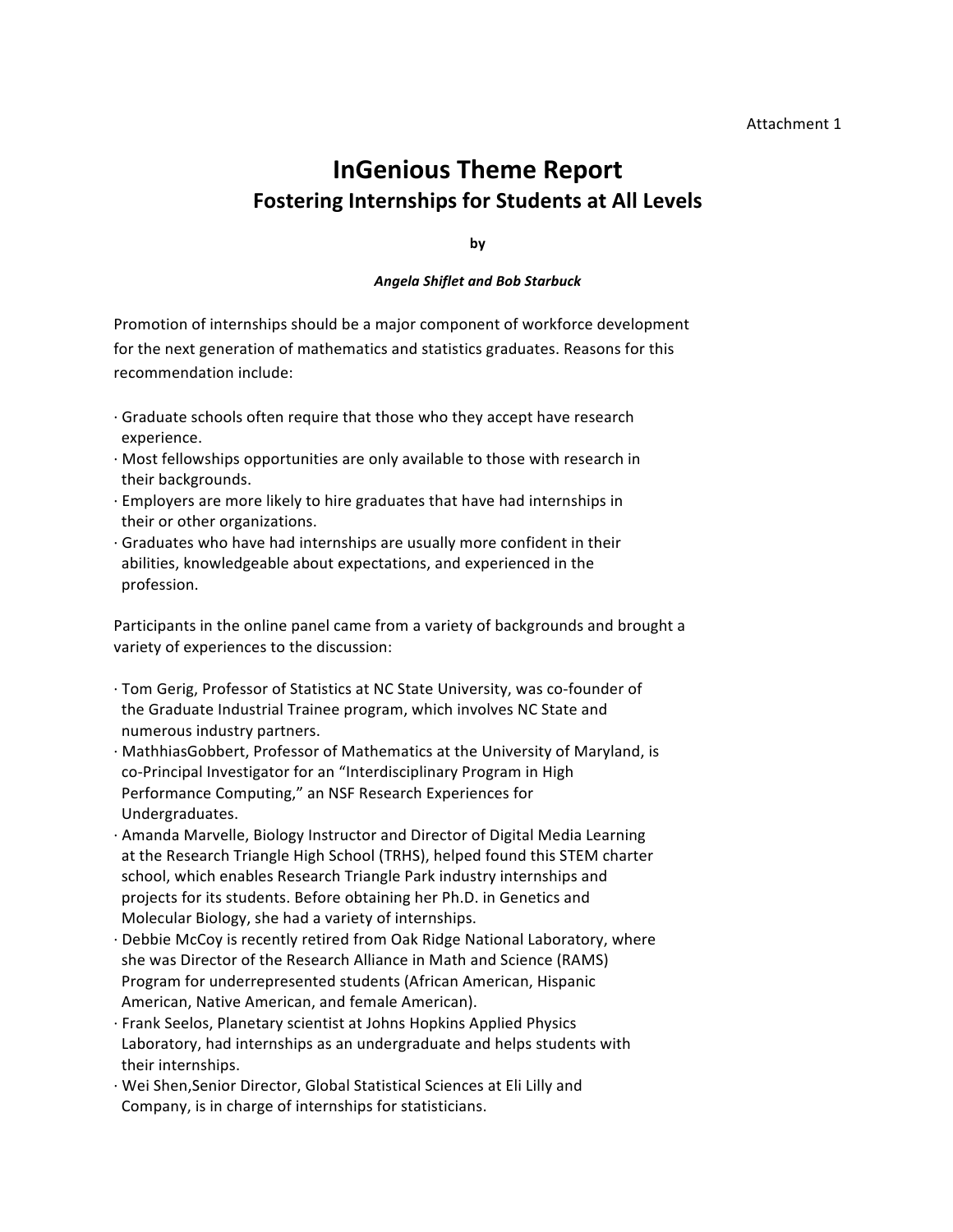- · Angela Shiflet (co-lead), Larry H. McCalla Professor of Mathematics and Computer Science at Wofford College, for eleven summers participated in faculty research experiences at various government laboratories. The Emphasis in Computational Science, which she was instrumental in establishing, requires a summer internship involving computation in the sciences.
- · Bob Starbuck (co-lead), Assistant Vice President for Special Projects at Wyeth Research (retired), is a statistician with 32 years in the pharmaceutical industry and has helped numerous students with internships.

# **Value of Internships**

Panelists enumerated a long list of "What things were particularly good about your experiences?"

- $\cdot$  Opportunity to participate in a "real world" project and gain experience with real day-to-day research.
- · Better able to make career choice.
- $\cdot$  Multidisciplinary teamwork experience that is so important in science.
- · Led to NSF or other fellowship.
- · Led to a job offer at the company/laboratory after graduation.
- $\cdot$  A bridge to industry.
- · Seeing all the different facets of a company**.**
- $\cdot$  A real confidence builder to be able to tackle something with which there was no previous experience.
- $\cdot$  Honing skills.
- $\cdot$  Networking with many professionals who can give great advice.
- · Experience with professional written communication, such as application, resume, abstract, poster, paper, and proposal.
- $\cdot$  Enhanced the work of the organization.
- $\cdot$  Experience with professional communication with others.
- · Experience giving professional presentations at conference or school afterwards.
- · Working at an industry site.
- · Enhanced resume.
- · Project expanded into Ph.D. research.
- $\cdot$  Traveled to another part of the country/world.
- $\cdot$  Social activities involving students with similar interests from around the country or world.
- $\cdot$  As an employee of the university, ability to work as a foreign student intern in industry (could not do this as an industry employee due to visa restrictions)
- · Learning to work in an environment with deadlines.
- $\cdot$  Opportunity to use coursework in applied setting.
- · Publishing work with company professionals.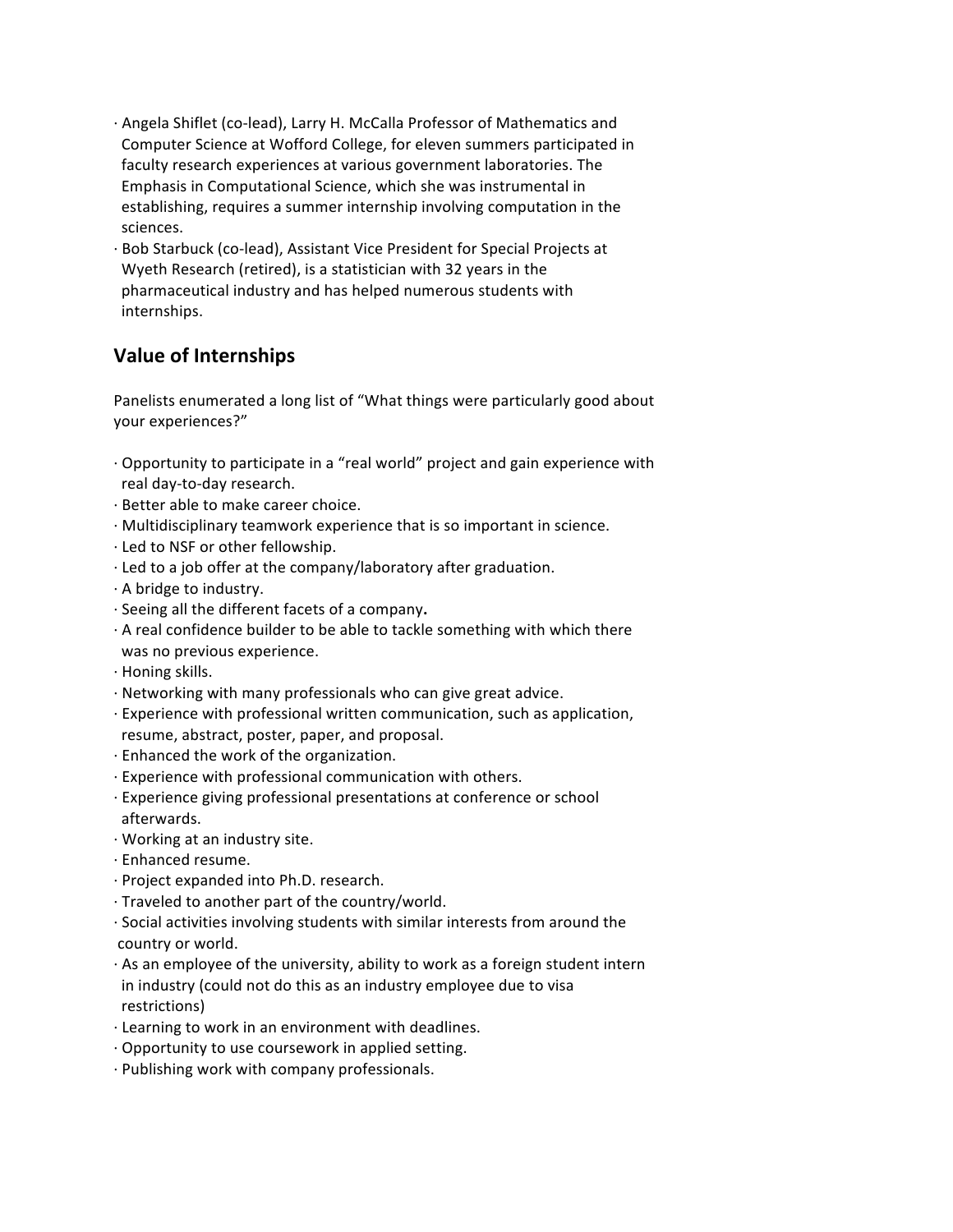# **Improving Internship Experience**

The group also elaborated on "How would you improve upon your experiences?" or "What went wrong?"

- · Have staffing in place before committing to an internship program.
- $\cdot$  In individual internships, being the only student with no one with whom to interact
- $\cdot$  The logistics of finding housing for internships not within commuting distance of the academic campus. Providing support for local housing is very helpful.
- $\cdot$  A dedicated mentor should be assigned to each intern and be available to the intern.
- $\cdot$  The mentor should reassure the student before hand. Students are usually panicked about know knowing everything and need to hear that they do not need to know everything, just be willing to ask questions. It is much better to ask a question and find out what to do quickly than to accomplish nothing, suffering in silence for a week. (Of course, the student should make an honest attempt to figure it out or "Google" it first and should not be a pest.)
- $\cdot$  Sometimes a mentor was not available or not helpful. Have a backup mentor in mind in case the assigned mentor does not work out.
- · Well-defined project not identified in advance.
- $\cdot$  Lack of guidance; need regular communication with intern.
- · Personality differences. For this issue, panelists stated that students should be prepared to ask for help from a director if things not going well. Informal interactive experiences, such as brown-bag lunches, provide opportunities for students to exchange ideas and experiences.
- $\cdot$  Students were taken from their projects to help meet an organization deadline.
- $\cdot$  Equipment for the student was not arranged before starting the internship.
- $\cdot$  Needed better upfront knowledge of what the internship involved.
- · Needed discussion of how student's knowledge and education would be utilized.
- $\cdot$  Student was not trusted to do anything more than menial work.
- · Difficulty of separating student's desire for pay from need for meaningful collaboration on practical use of academic subject matter.
- · Regular communication of academic department with interns and company mentors of interns.
- $\cdot$  Should emphasize the need for honest feedback from intern regarding whether the internship is going well and get that feedback periodically so that remedial action can be taken promptly if needed.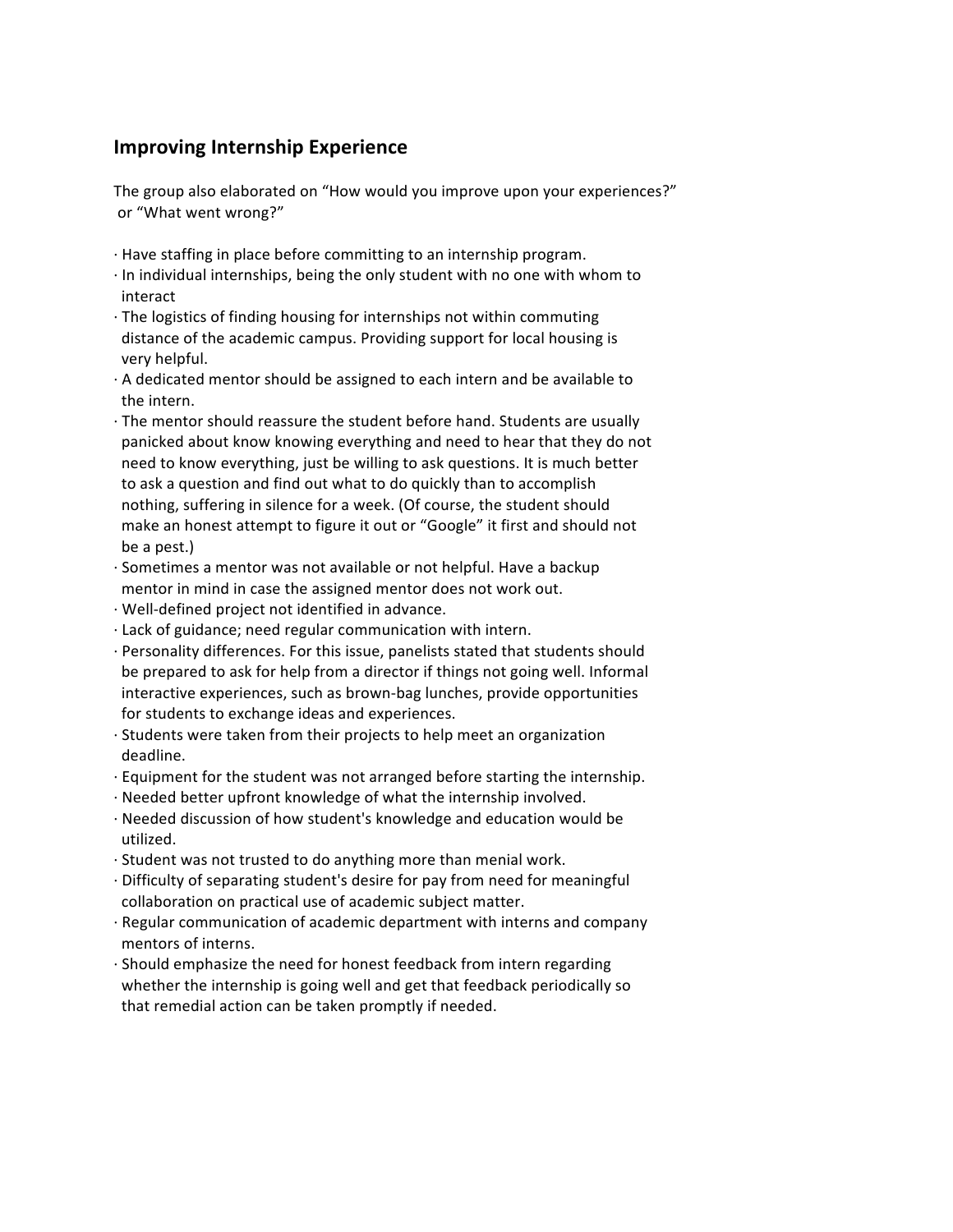#### **Establishing & Maintaining Internships**

Internships have been successfully conducted with students ranging from high school through Ph. D. programs. Internship programs vary from summer (typically 12 weeks in duration) to year long internships, where a student works at a local industry site for two days a week and does coursework for the rest of the week. A key to placing students successfully into internships is making contacts with industry personnel. A good place to make such contacts is at conferences and professional society meetings. If one hears an interesting presentation, meet with the speaker following the talk, tell the speaker about your academic program, and give the speaker your professional card, and get the speaker's card. Later, the faculty member can email the speaker telling about a particular student, including the student's resumé, and inquiring about the possibility of an internship. One faculty member at West Chester University has successfully used LinkedIn to manage contacts. She created a LinkedIn group "Friends of West Chester University Actuarial Science and Mathematical Finance." She has current students, alumni, and anyone who previously worked with their students join. They may post to the group about internship or even job opportunities, or at least they email her when one arises because the visibility of the group reminds them. She has also had recruiters join the group as well. It has been a win-win situation! When internship search time comes around, try to match students with industrycontacts. Write the industry contact, telling about the student and attaching the student'sresumé.

Another approach is to look on university websites for professors who are active in research. The student or advisor can email the professor, telling about the student, attaching a resumé, and asking if the professor has or knows of someone who has an intern position. Frequently, active researchers have NSF money and can apply for supplemental funds for an intern.

Maintaining a steady supply of students qualified to participate as interns is advised. That enables a continuing internship relationship between the academic institution and the industrial organization.

Please be aware that export controls (and associated sanctions) can impact research, especially when there is some form of proprietary or security restrictions impacting the open publication of or access to research results by foreign nationals. Be sure to understand institutional policies and the responsible offices for compliance so that a violation of export control laws does not occur when arranging internships for foreign national students; civil and criminal penalties for violating these laws can be significant and personal.

A flexible curriculum helps to enable internships to occur in non-summer months or longer (e.g., 6-month) internships. These less traditional internships may be more attractive to industry, especially the longer versions, since the first month or two of an internship may be consumed by learning the systems and people.

One of the "must haves" for mathematics and statistics student interns is computational skill using a software package. Some industries utilize standard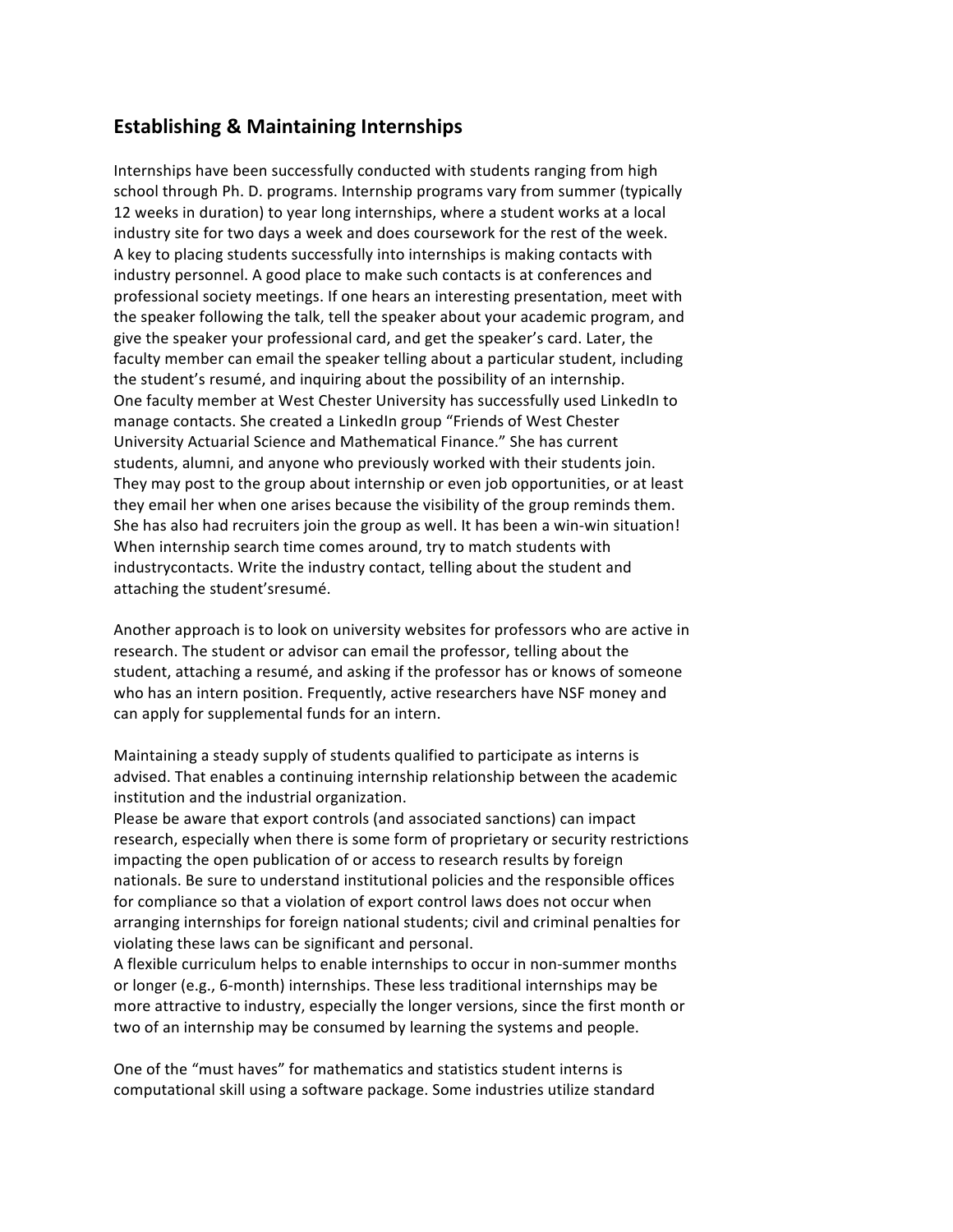software; e.g., in the pharmaceutical industry, SAS is a standard. A student seeking an internship in a particular industrial setting should be informed or become aware of the preferred software packages utilized in that setting and acquire some proficiency in that software package. This skill is easier to accomplish if the academic curriculum requires computer science coursework, since learning one computer language facilitates learning another computer language. The sooner students acquire this skill, the sooner they become eligible for internships.

Finally, students who participate in internships in high school are typically better prepared to participate in internships while in college.